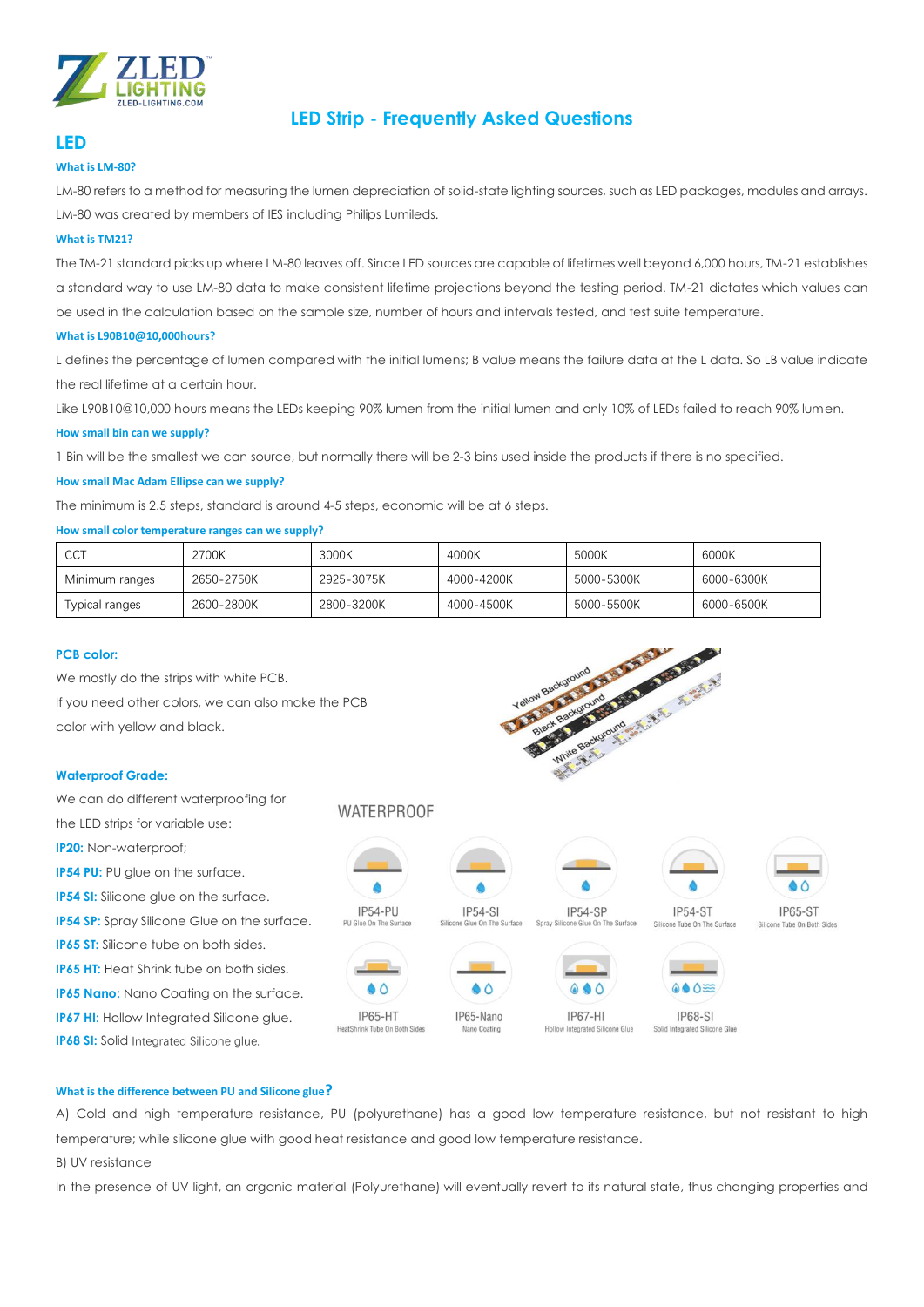deteriorating over time, an inorganic(silicone) will not.

C) Yellow degeneration

The PU glue has a little yellow degeneration as time goes, while silicone glue has no yellow degeneration.

D) Lifespan

Chemically, the organic material (polyurethane) will break down when expose to high temperature or UV, so the lifetime is shorter than silicone glue.

## **How is heat Shrink Pipe works in led strips?**

Working condition at -55 to 125 degree, 3 minutes shrinking at 200 degree according to UL224 standard. Color at transparent with options at Black, Red, Blue, Yellow at customization. Heat shrink Pipe was made of PET, Anti-Electric below 600V, Anti-Fire Ratio at VW-1.

## **What is CCT shifting? and how to control it?**

All of the color temperatures will shift by any cover in front of the LEDs, different glue will have different influence on the whole temperature of LED strips, the shifting curve can be referred by detailed.

## **What is the max width of the PCB for heat shrink pipe?**

When using heat shrink pipe on the LED strips, the max width is 13.5mm. For 15mm or above, the pipe will make the LED strips out of their shape.

## W**hat does CRI mean and why is CRI important in LED lighting?**

Can't tell the difference between the black and navy colored socks in your walk-in closet? Could be that your current lighting source has a very low CRI! Not all light is made equal; some light renders colors better than others. Color Rendering Index (CRI) is the measurement of how colors look under a light source when compared with sunlight. The index is measured from 0-100, with a perfect 100 indicating that colors under the light source appear the same as they would under natural sunlight.

Full range of our LED strips are with CRI >95, presenting the true color for you.

# **White (High CRI>95)**

The higher the CRI, the better the color rendering ability, that is a higher CRI will make your products look natural and beautiful. 5050 2835

#### **What is the difference between CRI and Ra?**

The calibration R1 - R15 color sample is the R1 - R15 color rendering when a light source compared with reference standard light source, the index value is 100%.

The general color rendering index (Ra) is just calibrated R1-R8.

## **What is the Flip Chip**

One way to encapsulate the LED Chips into the Pad of SMD, advantage will be better heat emitting and less failure ratio of LEDs.

#### **Can I solder the LED Strips?**







Yes, you can solder wire to any of the copper ports to connect strips together.

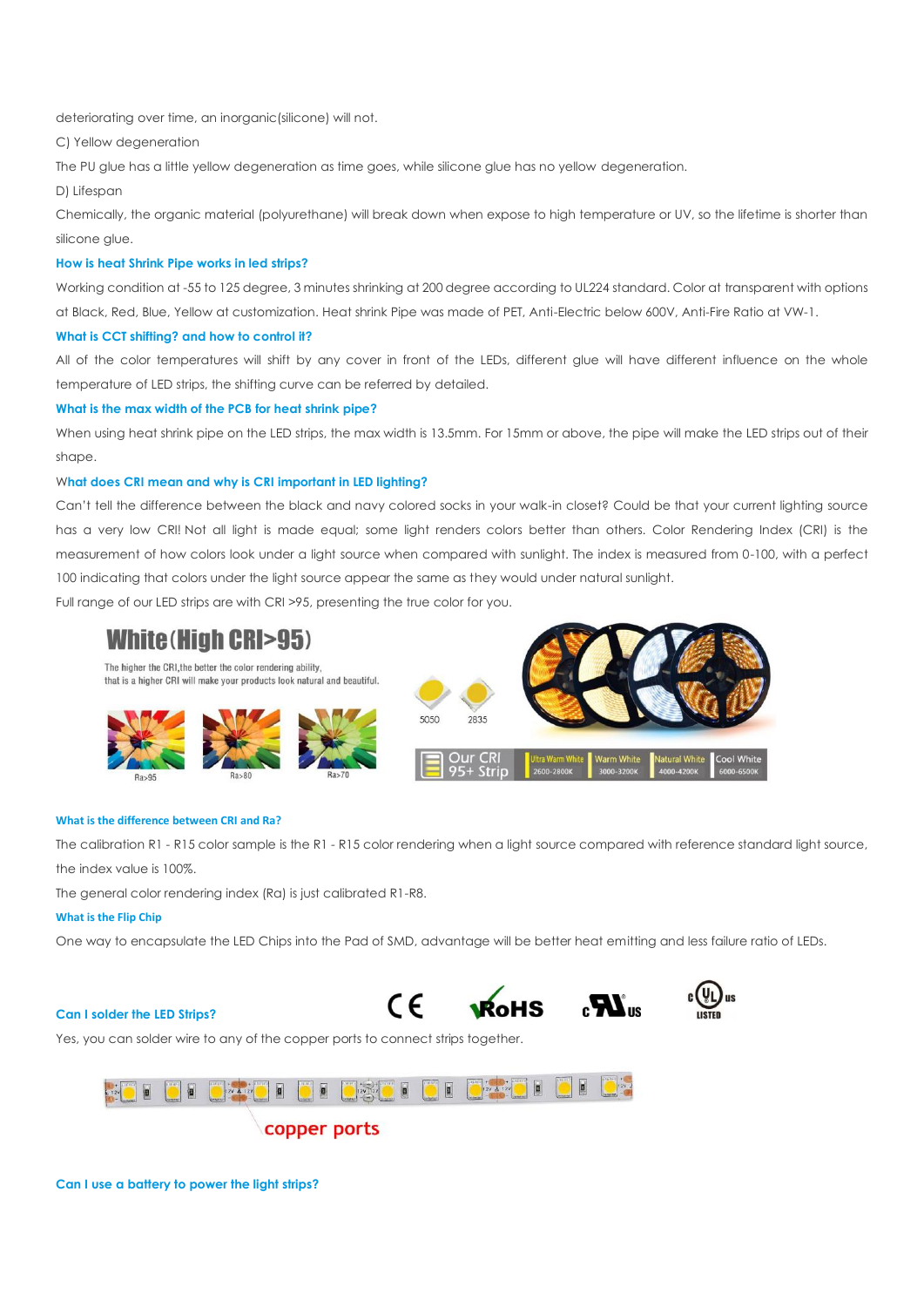Yes, you can power our strip lights with any 5v/12v/24v power source.

## **What is the maximum length of LED Strip that can be powered?**

We sell strips in spools of 16.4 Ft (5 meters).

- If you want to use them in more than 5M length,
- we recommend the following instruction:
- 1.Direct connecting
- 2.Multiple connecting
- 3.Two-way connecting

## · 2 Multiple Strips connecting diagram



#### **.1 LED Strips with direct connecting diagram**



## .3 Strips with two-way connecting diagram



## **Can I cut my LED Strip Lights?**

Yes. You can cut the strips with a regular, household scissor at any of the marked cut lines. These lines are designated on the strip by a solid line with the image of a scissor right next to it.



#### **If I connect the strip backwards (+) to (-) and (-) to (+) will that ruin the strip?**

No. LEDs are diodes so they only let power through in one direction. Simply reverse the wires and the strip will work fine.

#### **Can the strips be used in high temperature areas?**

No. While LEDs are quite durable and will work great in most any environment, heat is the main cause for shortened LED lifespan. Therefore, the cooler you can keep the LEDs, the longer they will last (if you can keep them below 80°C you should get the rated life out of them). With this in mind, leaving them on for extended periods of time while on the reel or bunched up in a confined space will shorten their lifespan.

## **Can LED strip and LED Strips be dimmed?**

Yes, but this should be done by using one of our dimmers between the LED Strip and the output of the Power Supply. It should not be dimmed from a standard wall dimmer.

## **What tape do you used in the LED strips?**

We have yellow and white 3M tape for the strips and also, the Tesa tape to get a strong viscous when paste inside the aluminum profile.

## **What is the series of the 3M/Tesa tape used in the led strips?**

Normally, we use 3M 300MP, Tesa 4965 in our led strips. However, 3M 200MP and VHB also available.

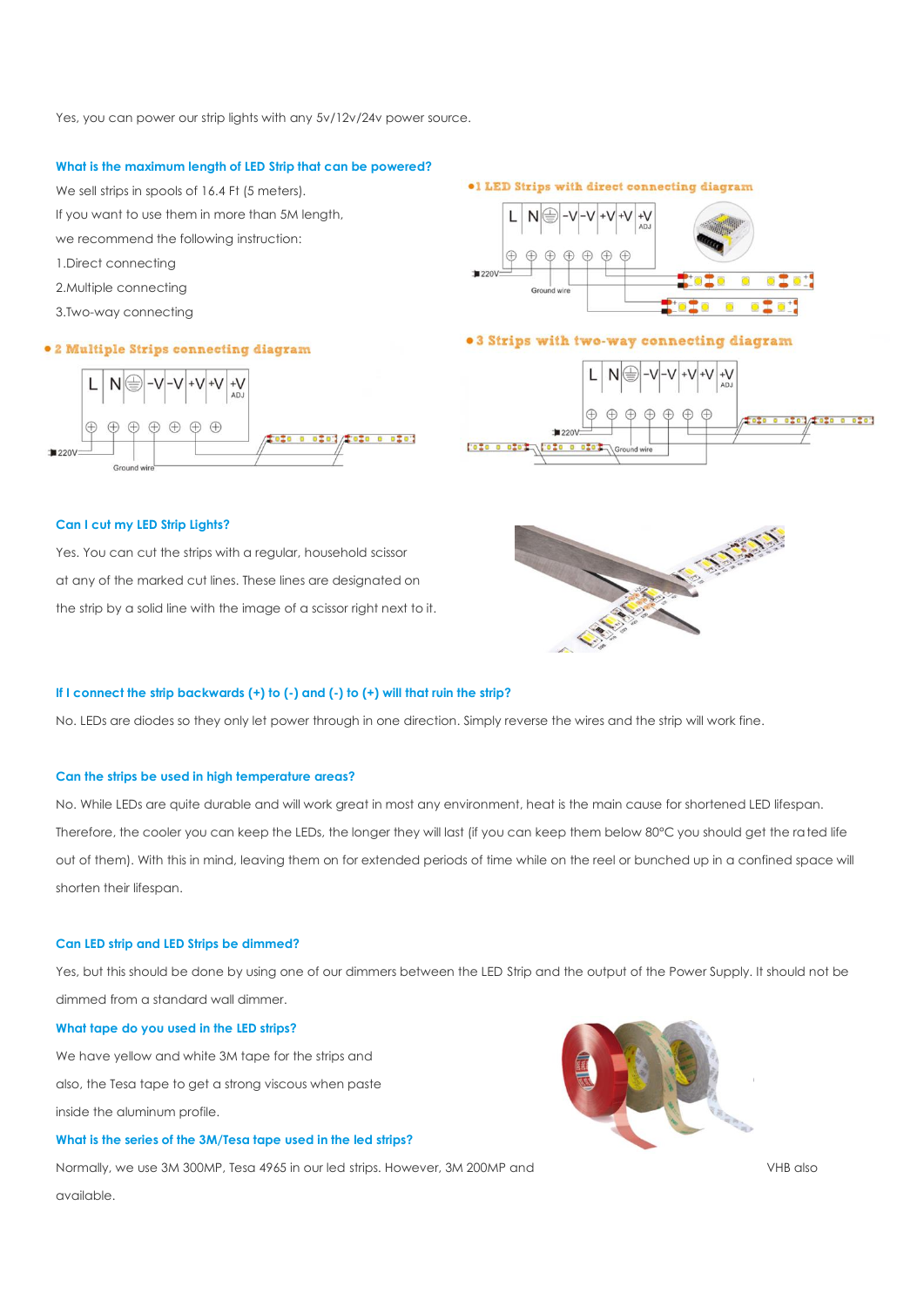#### **Which tape has the strongest stickiness?**

Usually, the stickiness ranks as: 3M VHB>Tesa 4965> 3M 300MP.

#### **What is the Voltage Dropping?**

Voltage is always dropping by transmitting of current decided by the transmitting material and the size of material, Copper is the best options to transmit current up till now.

## **How to decrease the voltage dropping?**

a. Increase the thickness of Copper Layer to make the current transmit quicker or bigger to improve the voltage dropping.

b. Using the electric way to boost the voltage at each section or boost the current at each section, we are using constant current

Triode and constant current IC to improve the voltage dropping or make the beginning and end of strips at the same brightness output.

c. Recommend the higher voltage input version instead of lower voltage input version. 24VDC LED strips will definitely better than the

#### 12VDC strips at 5 meters run.

|                            | Beginning of 5 Meters | End of 5      | Voltage Dropping Ratio |
|----------------------------|-----------------------|---------------|------------------------|
|                            |                       | <b>Meters</b> |                        |
| 24VDC 2 Ounce Copper Layer | 24VDC                 | 22.3VDC       | 7%                     |
| 12VDC 2 Ounce Copper Layer | 12VDC                 | 10.4VDC       | 13%                    |

#### **Tips on how to reduce Voltage Dropping in LED strip installation:**

One is connecting the led strips in parallel, the other one is power the led strips at both sides. Below connection drawing for your reference:

**1)To connect the led strip lights in parallel 2) Two side power in put in parallel** 



10.0.000000000000000000000000

also connect the both ends of led strip lights to the power supply

#### **Can the led strips be powered by 12/24VAC?**

Most of the LED Strips we are manufacturing are working at DC version, DC shorts for Direct Current, AC shorts for Alternative Current; There is will be AC to DC converter or rectifier required if the existing power source is AC output.

#### **Special Improvement**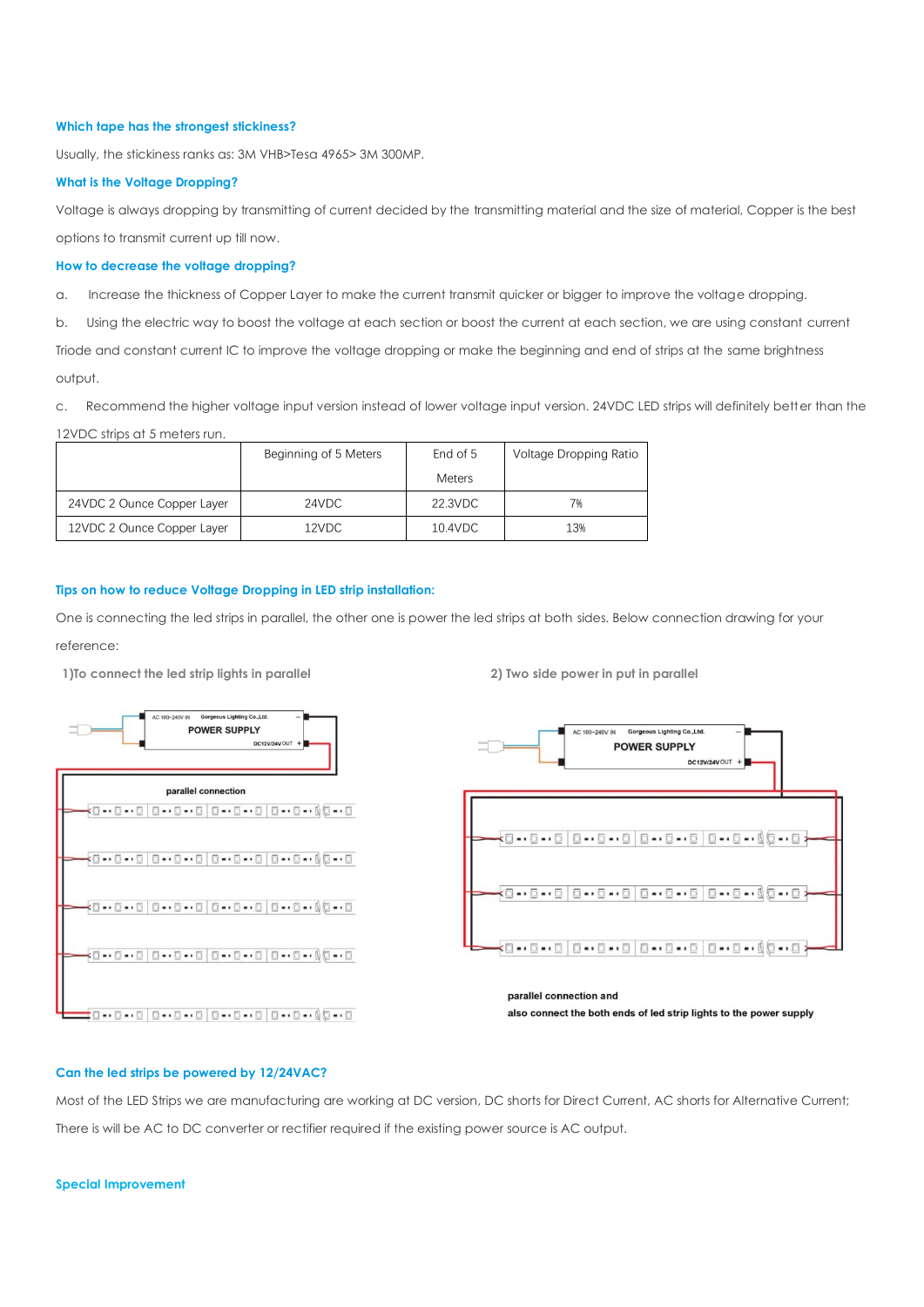If need special improvement on part of the parameters, like CRI or Lumens, we customized the products to meet your need.

#### **Width of PCB**

For 3528 and 2835 strip, the range is 5/8/15mm.For 5050 strips, the range is 10/20mm.For 5630 strips, the rang is 10/12/13.5mm For 333 and 3014, the range is 8/10mm.

#### **Why the rated watts different to actual watts**?

We are always using the rated watts on the label if our customer does not specify that, which occur the confusion and misunderstanding that customer complain the rated watts is not matching with actual watts with too much difference.

The Rated watts are theoretical values calculated under ideal circumstance. During the lighting fixtures are working, every component of these fixtures has resistors, the resistors leads to voltage dropping. We know P=U\*I, when the voltage goes down, the power goes down to.

Example: 2835 SMD 60 LEDs rated with 14.4 watts/M, when they are driven by power supply at one ends, it will achieve 11-12 watts only, but after 30 minutes lighted up, the current will increase after the whole strip temperature raised up, results to achieve more than 12 watts, and if the LED strips are lighted up with both ends ( to make the voltage dropping less), it will reach the final watts at 13 watts/M, which is less than 10% difference to rated watts is allowed.

Also, we will reduce the current on some conditions, like when the strip is glued, the heat dissipation is not good as naked, so we would reduce the power to make sure the fixture do no generate much heat during operation. Much heat will shorten the life of the LEDs.

#### **Grow Light**

#### **What is the best Ratio for Blue and Red?**

Blue (wavelength: 455-465nm): is good for photosynthesis; and help to induce Chlorophyll and Carotenoid, which are necessary for healthy leaves.

Red (wavelength:660-665nm): is the peak wavelength for photosynthesis and photoperiodism. Red light is best for blooming and fruits.

## **What is difference between double sided PCB and single sided PCB of led strip?**

LED Strip PCB is also the key to high quality but LED. Best double-sided PCB can bear large current, very good heat dissipation and has high stable quality.

Here are our experience and basic led strip knowledge sharing with you.

#### **1. Flexible LED Strip PCB Thickness**

Double sided PCB and single sided PCB thickness mainly is cooper thickness.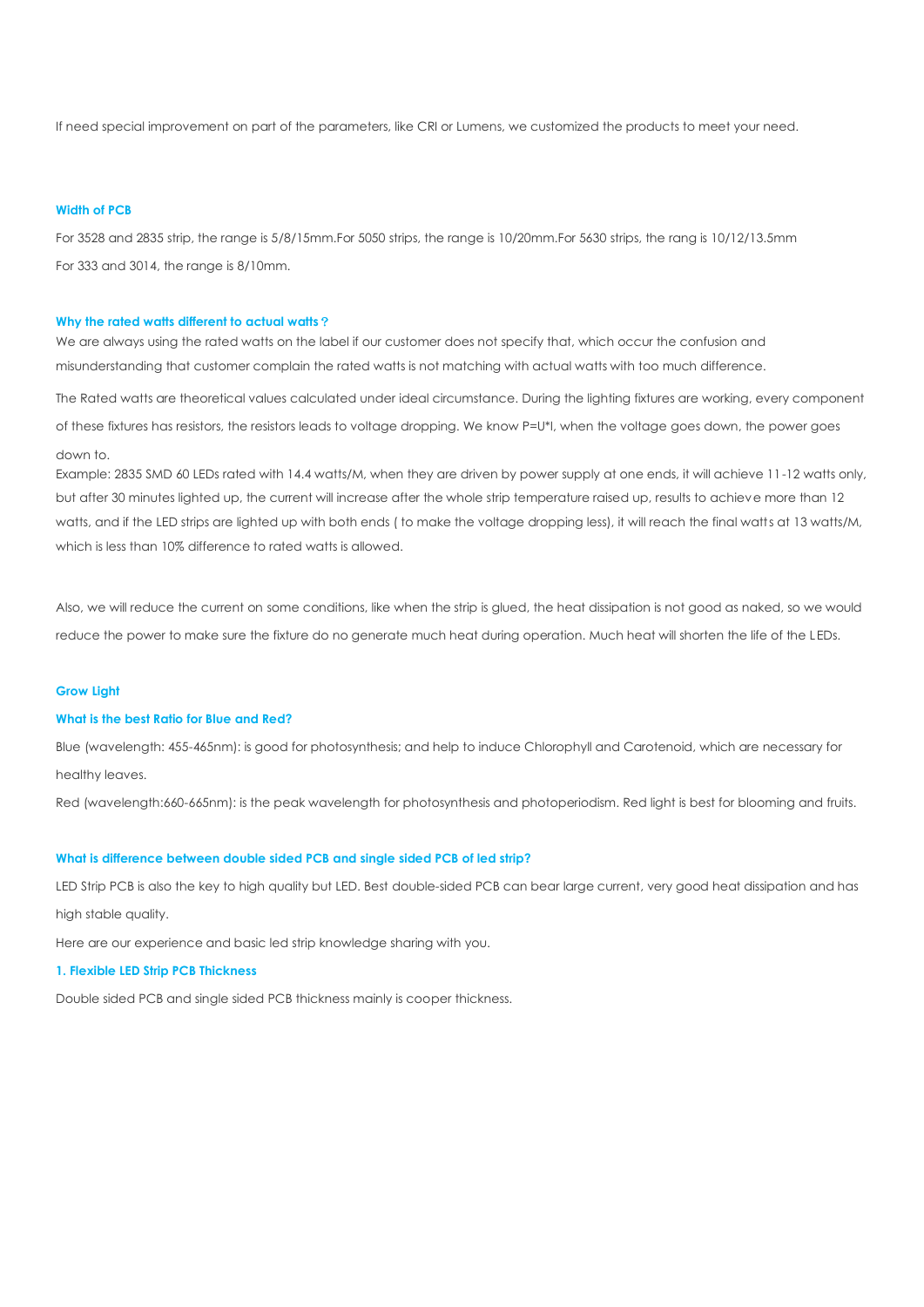single sided PCB thickness is < 1-ounce thickness. Best Double-sided PCB thickness is 2-ounce cooper thickness In the market, there are also 1-ounce double sided PCB thickness

## **2. Hand Feeling**

Without 3M Tape, you need to judge the led strip PCB quality by hands. The double side PCB feel a little thick and hard and heavier than single sided led strip; it feels very good quality The single sided PCB feel thin, no weight, very soft. it is easy to be blown by wind

**3. Circuit at Backside** 

double sided PCB of high quality led strip must have circuit on front sided and backside; single side PCB don't have any circuit on the backside

#### **Different PCB thickness**

The LED Strip Printed Circuit Board (PCB) is what electronically connects electronic components. The quality and thickness of the copper is of very important.

#### **1. The thickness of the cooper PCB.**

the thicker the copper, the more current can flow and the more efficient the strip is. currently in the market, it has 1 ounce, 2ounce, 4ounce thick PCB.

#### **2. The pureness of the copper**

the purer, the copper is the better. Higher quality copper means less resistance and a stronger current.

#### **3. Double sided and one-sided copper**

Copper PCB has double sided and one-sided copper difference. double sided cooper PCB is best.

## **4. Heat dissipation systems design of PCB**

Only high-quality LED Strip PCB has such design. High quality Printed circuit Board will have a thin film at each side. it will improve the heat dissipation of LED Strips. in the market, many factories reduce the cost and use the one-sided film.

You'll want to take each one of these factors into consideration when selecting the provider of your Flexible LED Strip lights. Choosing the wrong solution could end up costing you more than you might imagine.

#### **What is the max current PCB can undertake?**

1oz Copper Line on PCB can take 1.6-2A at 1mm Width of Printed Circuit line on PCB.

2oz Copper Line on PCB can take 2-2.3A at 1mm Width of Printed Circuit line on PCB.

3oz Copper Line on PCB can take 3.2-4A at 1mm Width of Printed Circuit line on PCB.

Normal Drawing will use around 4 mm for Single color at Plus or Minus, Normal Drawing will use at least 2mm for Common on RGB or RGBW strip.

## **What is the TC Point?**

Temperature Check Point that was used for the engineers to monitor the temperature of PCB Easier.

Now let us show you the data on the led strips